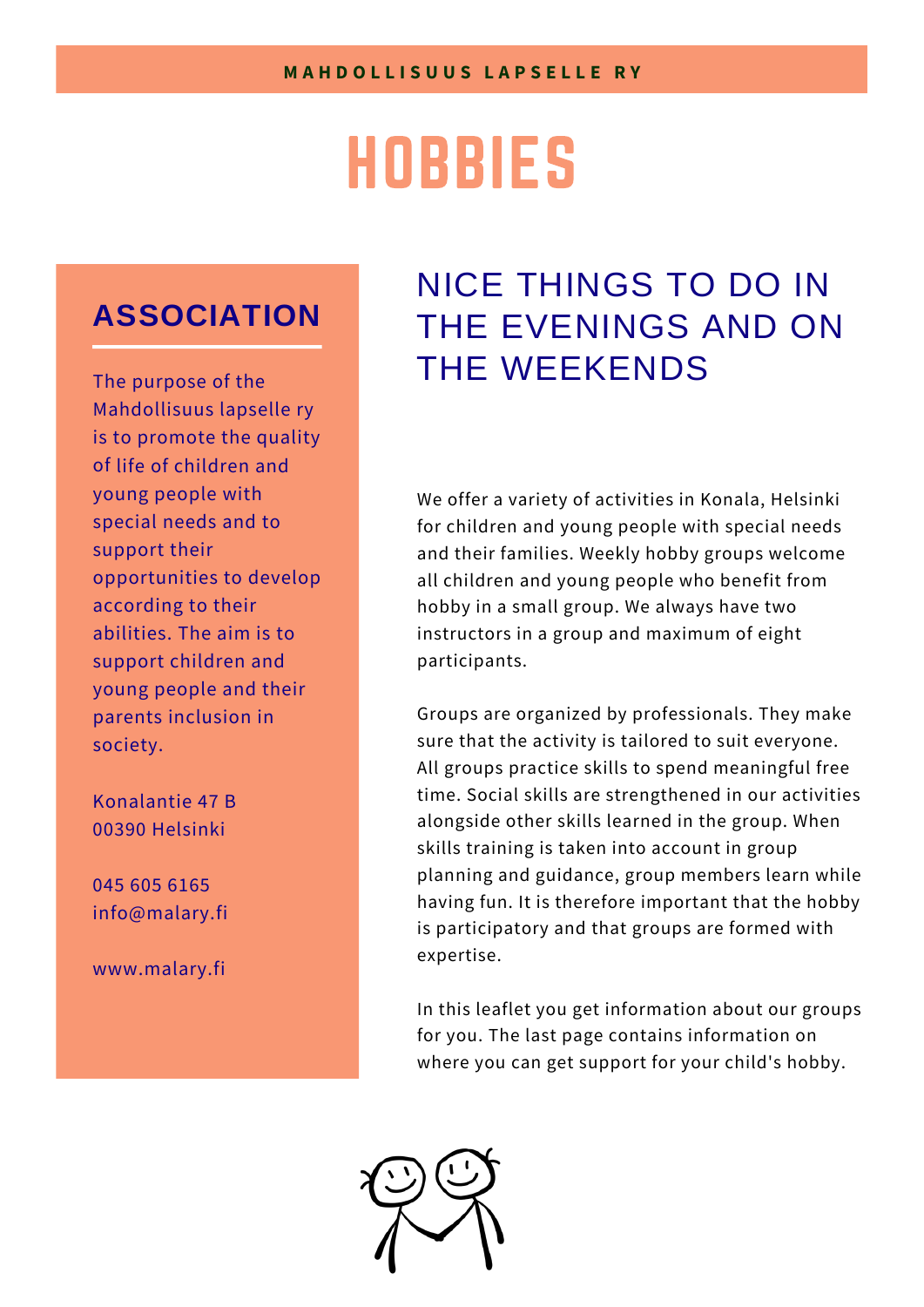# **ILMAISUN HUONE**

Ilmaisun Huone is a hobby development project that started in Spring 2020 and will continue until December 2022.

### **Hobby groups**

The aims are to promote the interaction abilities and skills of children and young people. The groups use different methods of interaction and tools to support communication. In action, children and young people learn social skills, both in a group and operating in public environments. The aim is to increase vocabulary and encourage a child or young person to interact and be an independent actor. Through the activities, one gets acquainted with the services of society and how to operate in them.

# **Social media group**

A group for people over the age of 13 who practice producing interesting content, using Finnish, self-expression and interactivity without forgetting safety. Let's learn self-seeming ways to express and communicate in some. In this group we have tablets that can be used. You can take your own device in the group.

### **Dance**

Strengthen self-expression and self-confidence through creative work and getting to know the movements of one's own body. The dance group takes into account everyone's own starting points, and no previous experience is required. The group is targeted at young people and young adults.

### **Playing**

We play a variety of board and role-playing games where you practice teamwork, following rules, and interacting with others in your own groups of elementary school and youth by having fun together.



#### **Creative activity**

Strengthens self-expression, interactivity and selfknowledge through creative methods. In a group, you can realize yourself in a variety of different ways. Sometimes we may go outside to explore various activities or take photos of nature. Aimed at young people who primarily communicate through alternative methods.

#### **Into society**

The group considers issues related to adulthood and independence. Through the group, getting acquainted with hobbies becomes familiar, doing business with KELA, working online and participating in events. The group is aimed at young adults.

### **Playing**

The group creates a safe and equal environment for play. The group practices play skills as well as different ways of playing. If necessary, you can participate in the group with an assistant. The group is for children under school age or just starting school who have difficulty participating in play with friends or playing alone.

**Prices:** 150 € - 170 €/season

### **More information:**

ilmaisunhuone@malary.fi or 050 544 4611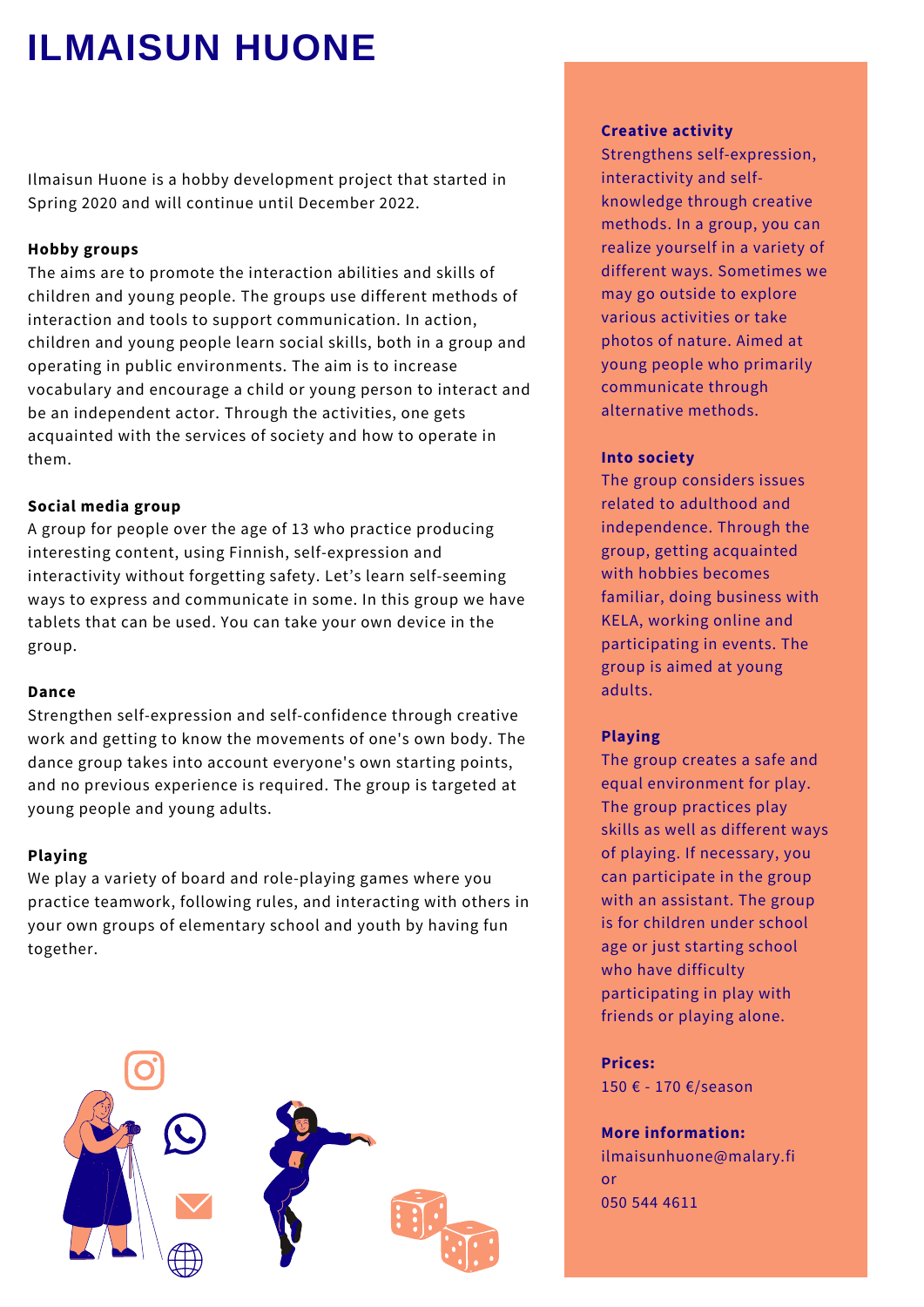# **TOIMINNAN HUONE**

In Toiminnan Huone hobby groups, children and young people can practice basic skills of independent living such as cooking, moving around in nature and in the city. In addition, one can come to build legos or reflect oneself growing up as a woman or a man. In small groups, each child and young person receives personal guidance and in groups, social skills are also learned.

# **A Group of Chefs**

The Chef Group practices different basic cooking skills, doing things together, following instructions, taking turns and measuring units in a safe and meaningful environment. The group prepares different dishes together with the whole group and finally eats tasty meal together around the table. All the tools and ingredients needed to make meal can be found in own kitchen. During the season, we will get to know different food cultures and cooking methods.

# **City group**

Every other Saturday, the City Group hikes around the Helsinki metropolitan area, getting to know the variety of art and events on offer. The city group explores new places and searches meaningful things to do. In addition to safe movement in the city, the group also practices the use of public transport in different places. Pays for trips as well as entrance fees to destinations are taken care of by the association. The main goal is to have fun in the group and gain new experiences.

# **Mimmit Group**

The Mimmit Group studies one's own life and self-image, as well as femininity and related issues with confidence. The Mimmit Group is to young women over the age of 14

# **Kundit group**

The Kundit group examines one's own self-image, masculinity and other issues related to adulthood together by discussing with other young people and mentors.







### **Lego group**

The Lego group practices own implementing visions by structuring and following instructions independently as well as in a group. The Lego Group designs, plays and builds according to both the instructions and their own creative vision. At the same time, in addition to finger dexterity, practice modeling, problem solving and working together according to the model

# **Discovering Urban Nature**

The group gets to together every other week. The Urban Nature group moves in urban nature and gets to know the nearby natural sites. Sometimes we craft nature-related things. The group starts and ends at Konala.

# **Prices:**

150 € - 170 €/season

# **Further information:**

toiminnanhuone@malary.fi 050 421 0318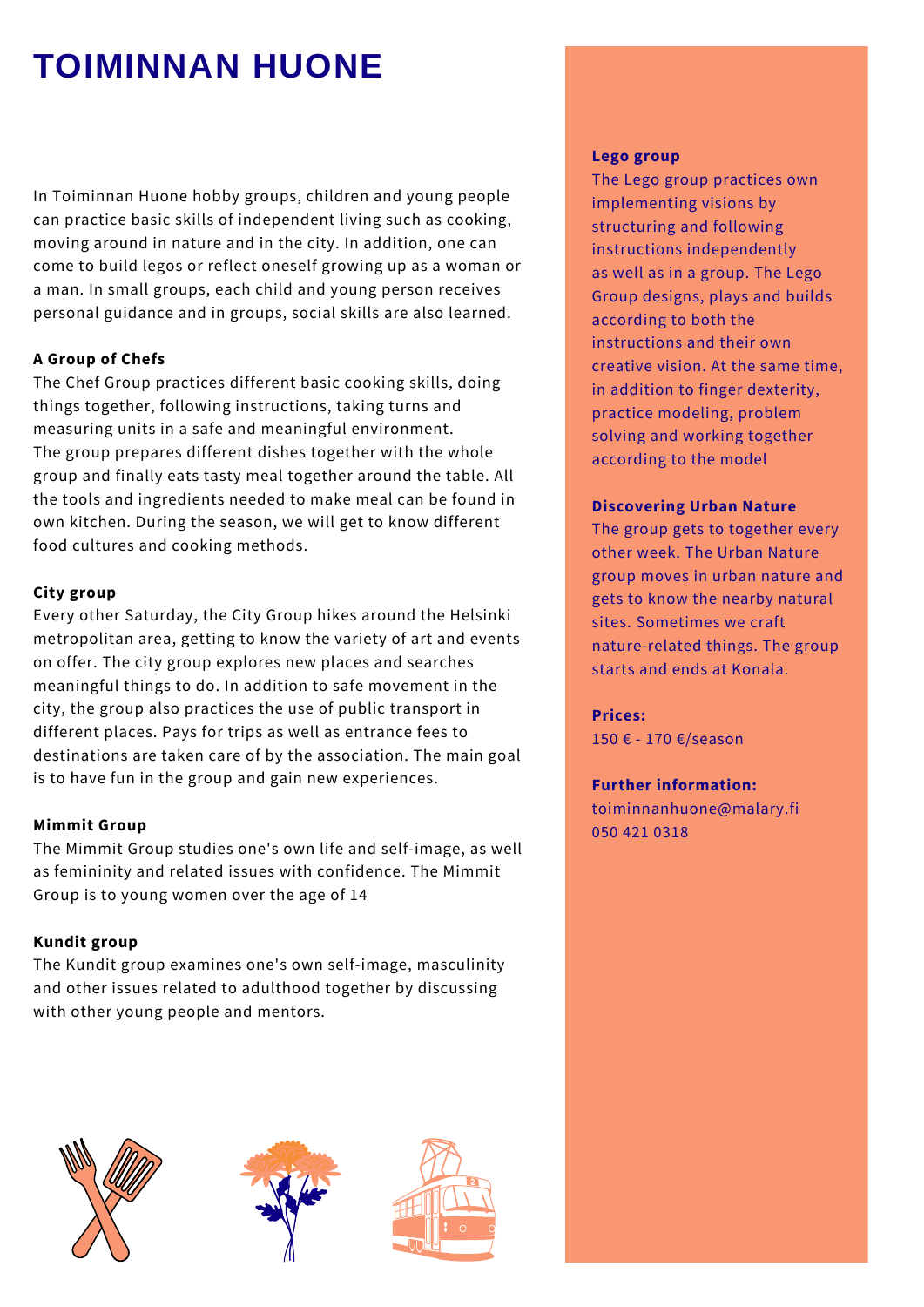# **KUNNON HUONE**

The training utilizes your own body, which strengthens your motor and physical skills. Kunnon Huone also teaches how to spend leisure time. The groups are led by professionals who specialize in guiding children with special needs.

# **Gym**

The gym safely practices endurance, strength, mobility, coordination and balance with a variety of equipment and tools. We plan the program on a group-by-group basis according to the level of participants. If you need constant guidance and assistance in the locker room, toilet and / or gym, bring your own assistant.

# **Swimming**

In swimming, things are practiced according to the skill level and interest of the participants. You can come to get used to being in the water, learn the basics of swimming, hone different swimming techniques and most of all have fun. If you need constant guidance and assistance in the changing room, laundry room and / or pool, bring an assistant with you. The facilitator can also be your own parent or another person who can assist you.

# **Ball games**

The group plays various ball games in a relaxed way and learns common rules of the game and how to consider others.

# **Gaming**

Group offers the opportunity to play together and meet other young people who are interested in digital gaming as well as gaming culture in general. Through games, we learn how to follow the rules, creativity and cooperation skills.

**Prices:**

130 € - 210 €/season

**Further information:**

kunnonhuone@malary.fi tel. 050 522 1488



### **Personal training**

Personal trainging is for those who benefit from a session together with a instructor. In the gym, endurance, strength, mobility, coordination and balance.

We design the program according to the level, interest and needs of the participant. The Lessons are built into units in which, in addition to guidance, you practice working in public spaces, preparing for exercises and going home. Similarly, repetitive exercises create a safe routine for the client.

**More information on individual guidance:** rolf@malary.fi Tel. 050 522 1488

You can also come for individual guidance to our other services. They aim to strengthen skills that help you spend interesting free time such as cooking, social media skills, or new drawing techniques that allow you to realize yourself.

toiminnanhuone@malary.fi or ilmaisunhuone@malary.fi